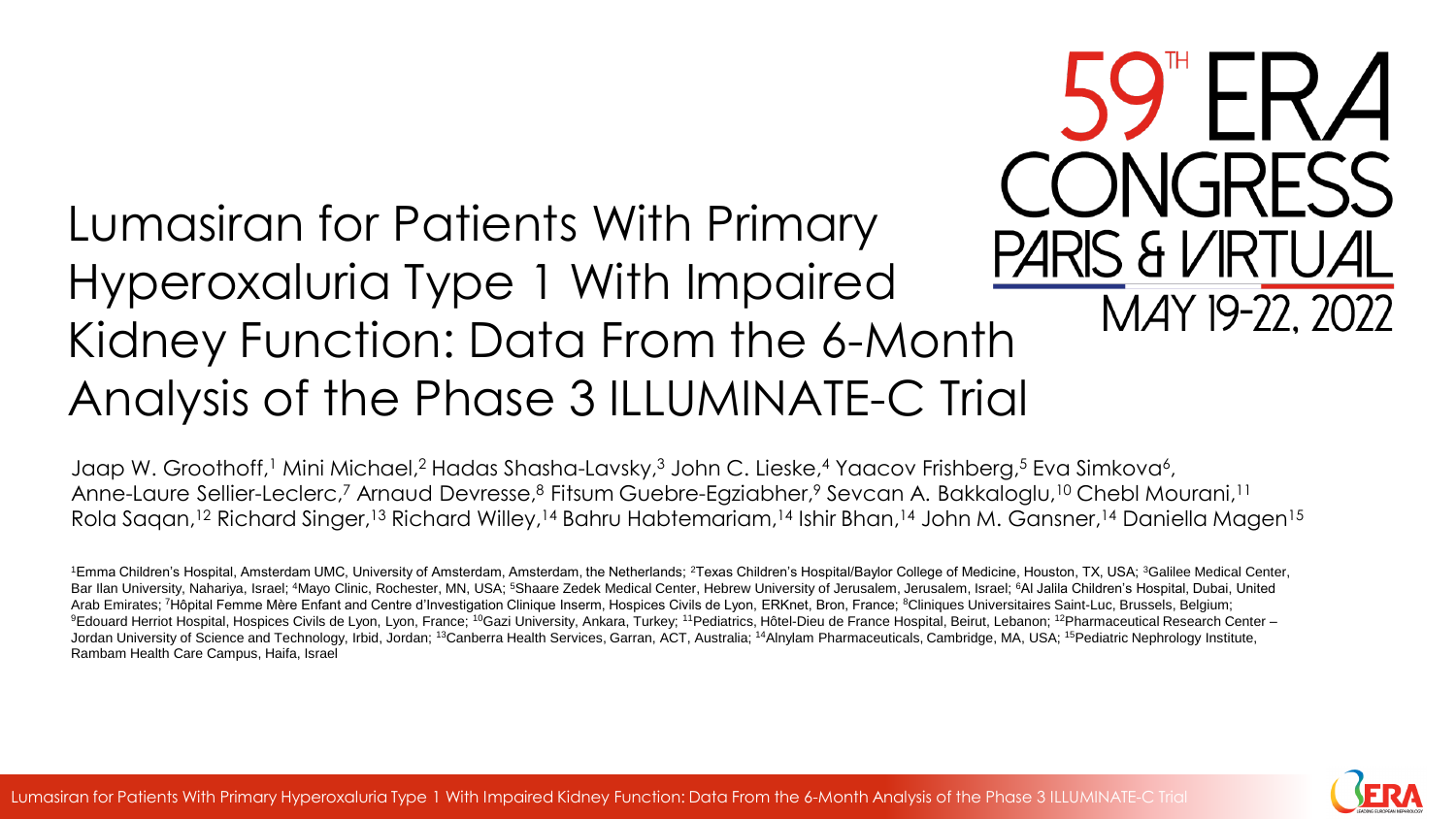### Disclosures

**JW Groothoff:** consultancy fees from Alnylam Pharmaceuticals and study grants from Alnylam Pharmaceuticals, Dicerna Pharmaceuticals, and uniQure Pharmaceuticals.

**M Michael:** principal investigator for Alnylam Pharmaceuticals.

**H Shasha-Lavsky:** principal investigator for Alnylam Pharmaceuticals; travel and accommodation expenses from Alnylam Pharmaceuticals to attend international investigators' meetings.

**JC Lieske:** grants from Alnylam Pharmaceuticals, Dicerna Pharmaceuticals, OxThera, Retrophin, and Siemens, as well as other from NovoBiome and Orfan-BridgeBio, and grants and other from Allena and Synlogic.

**Y Frishberg:** consultancy fees from Alnylam Pharmaceuticals and membership in the safety review committee.

**E Simkova:** principal investigator for Alnylam Pharmaceuticals; travel and accommodation expenses from Alnylam Pharmaceuticals to attend international investigators' meeting.

**A-L Sellier-Leclerc:** consultancy fees from Alnylam Pharmaceuticals and Dicerna Pharmaceuticals, and principal investigator for research funded by OxThera.

**A Devresse:** principal investigator for Alnylam Pharmaceuticals; consultancy fees from Alnylam Pharmaceuticals.

**F Guebre-Egziabher:** principal investigator for Alnylam Pharmaceuticals and Amgen.

**SA Bakkaloglu:** no disclosures to report.

**C Mourani:** no disclosures to report.

**R Saqan:** primary investigator for Alnylam Pharmaceuticals and secondary investigator for Novartis and institutional review board.

**R Singer:** no disclosures to report.

**R Willey, I Bhan, and JM Gansner:** employment by and shareholders/stock options of Alnylam Pharmaceuticals.

**B Habtemariam:** previously employed by and shareholder in Alnylam Pharmaceuticals.

**D Magen:** research funding, consultancy fees, and non-financial support from Alnylam Pharmaceuticals.



**59 ERA** 

PARIS & VIRTUAL MAY 19-77 2022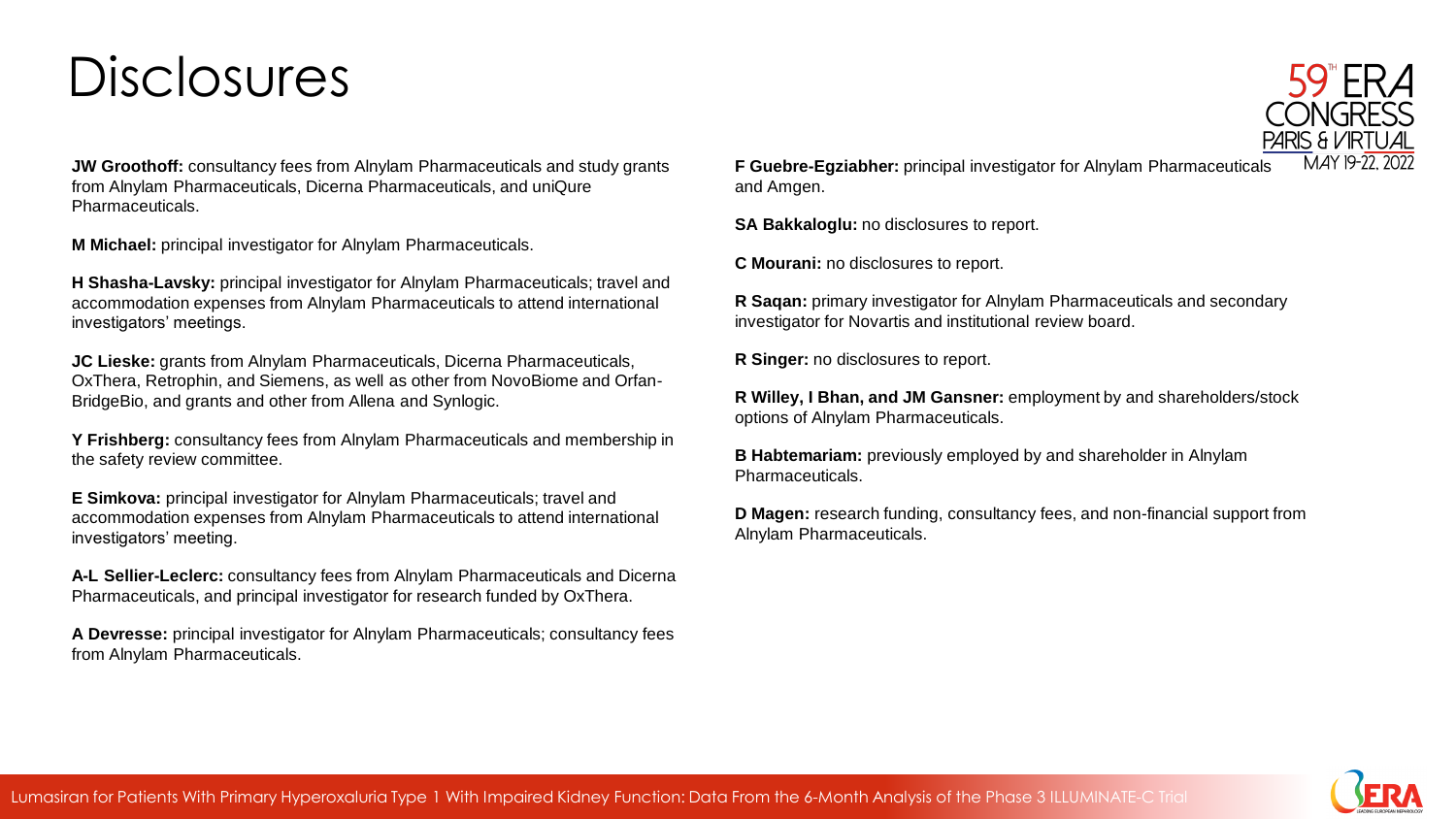### Primary Hyperoxaluria Type 1 and Lumasiran

- PH1 is characterized by excessive hepatic oxalate production due to a deficiency in the hepatic peroxisomal enzyme AGT1,2
- Patients with PH1 suffer from recurrent **kidney stones**, **nephrocalcinosis**, progressive kidney disease, and eventually **kidney failure in >70%**1,3
- As kidney function declines, POx increases, leading to **systemic oxalosis and multi-organ damage**1,2
- Lumasiran, an RNAi therapeutic that decreases hepatic oxalate production by **inhibiting the production of GO**, 4-6 is approved for treatment of PH1 in all age groups<sup>5</sup>

1. Cochat P, Rumsby G. N Engl J Med. 2013;369:649-58. 2. Danpure CJ. The Online Metabolic and Molecular Bases of Inherited Disease. New York, NY: The McGraw-Hill Companies, Inc.; 2019. 3. Lieske JC, et al. Am J Nephrol. 20

iver

4. Oxlumo [package insert]. Cambridge, MA: Alnylam Pharmaceuticals; 2020. 5. Oxlumo [summary of product characteristics]. Amsterdam, the Netherlands: Alnylam Netherlands; 2020. 6. Liebow A, et al. J Am Soc Nephrol. 2017;28





PARIS & VIRTUA

AGT, alanine-glyoxylate aminotransferase; GO, glycolate oxidase; GRHPR, glyoxylate reductase/hydroxypyruvate reductase; LDH, lactate dehydrogenase; PH1, primary hyperoxaluria type 1; POx, plasma oxalate; RNAi, ribonucleic interference; UOx, urinary oxalate.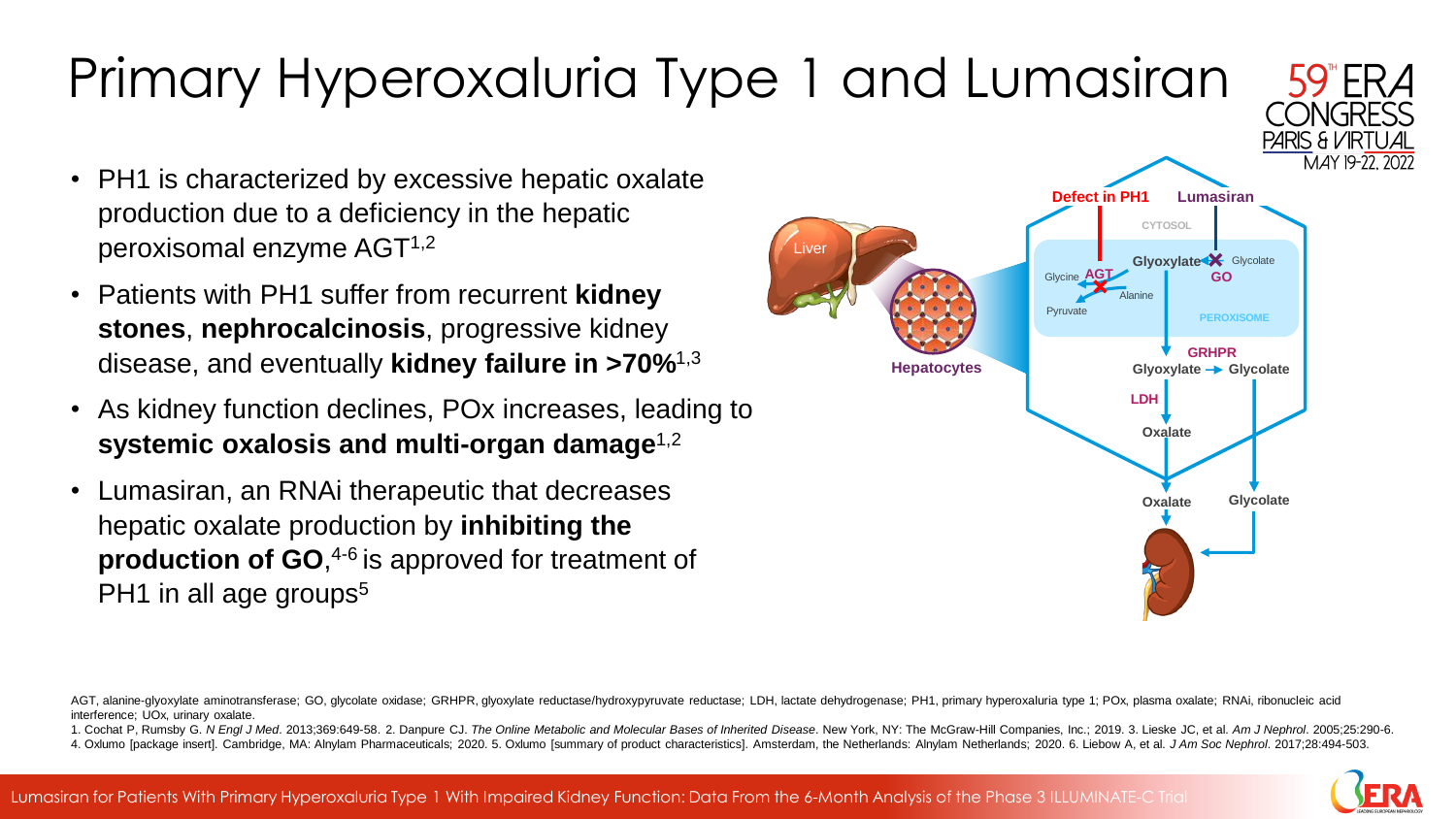## PH1 and GO Blockade by Lumasiran

• Decrease in glyoxylate and oxalate and further increase in glycolate



HOGA, 4-hydroxy-2-oxoglutarate aldolase; LDHA, lactate dehydrogenase A; NADP+, nicotinamide adenine dinucleotide phosphate; NADPH, reduced nicotinamide adenine dinucleotide phosphate.



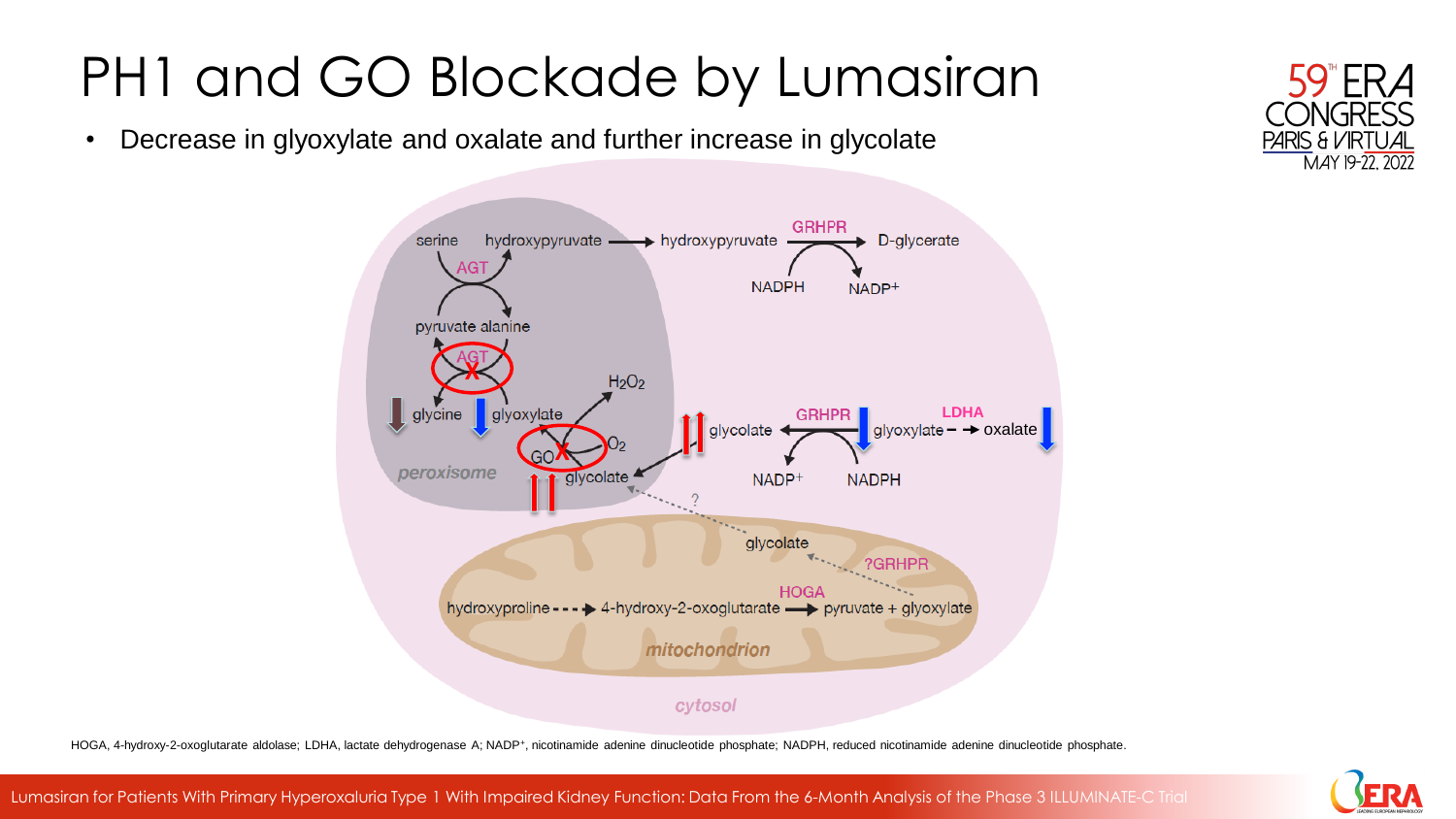#### Lumasiran for Patients With Primary Hyperoxaluria Type 1 With Impaired Kidney Function: Data From the 6-Month Analysis of the Phase 3 ILLUMINATE-C Trial

## Primary Hyperoxaluria Type 1 and Lumasiran

- Reductions in UOx were observed in patients with PH1 in ILLUMINATE-A (age ≥6 years and eGFR ≥30 mL/min/1.73m<sup>2</sup>)<sup>1</sup> and ILLUMINATE-B (age  $<6$  years and eGFR >45 mL/min/1.73m<sup>2</sup> [ $\geq$ 12 months] or normal serum creatinine  $\left[$  <12 months] $\right)^2$
- In ILLUMINATE-A through 24 months and ILLUMINATE-B through 12 months, the most common AEs related to lumasiran were injectionsite reactions
- In PH1 patients with CKD stage 3b–5 (eGFR) <45 mL/min/1.73m<sup>2</sup> ), elevated POx is directly related to the pathophysiology of oxalosis, making reduction of POx a suitable clinical target in this population<sup>3</sup>

#### **Here, we present additional results from the 6-month primary analysis period of ILLUMINATE-C**





AE, adverse event; CKD, chronic kidney disease; eGFR, estimated glomerular filtration rate.

<sup>1.</sup> Garrelfs SF, et al. *N Engl J Med.* 2021;384:1216-26. 2. Sas DJ, et al. *Genet Med.* 2022;24:654-62. 3. Milliner DS, et al. *Clin J Am Soc Nephrol*. 2020;15:1056-65.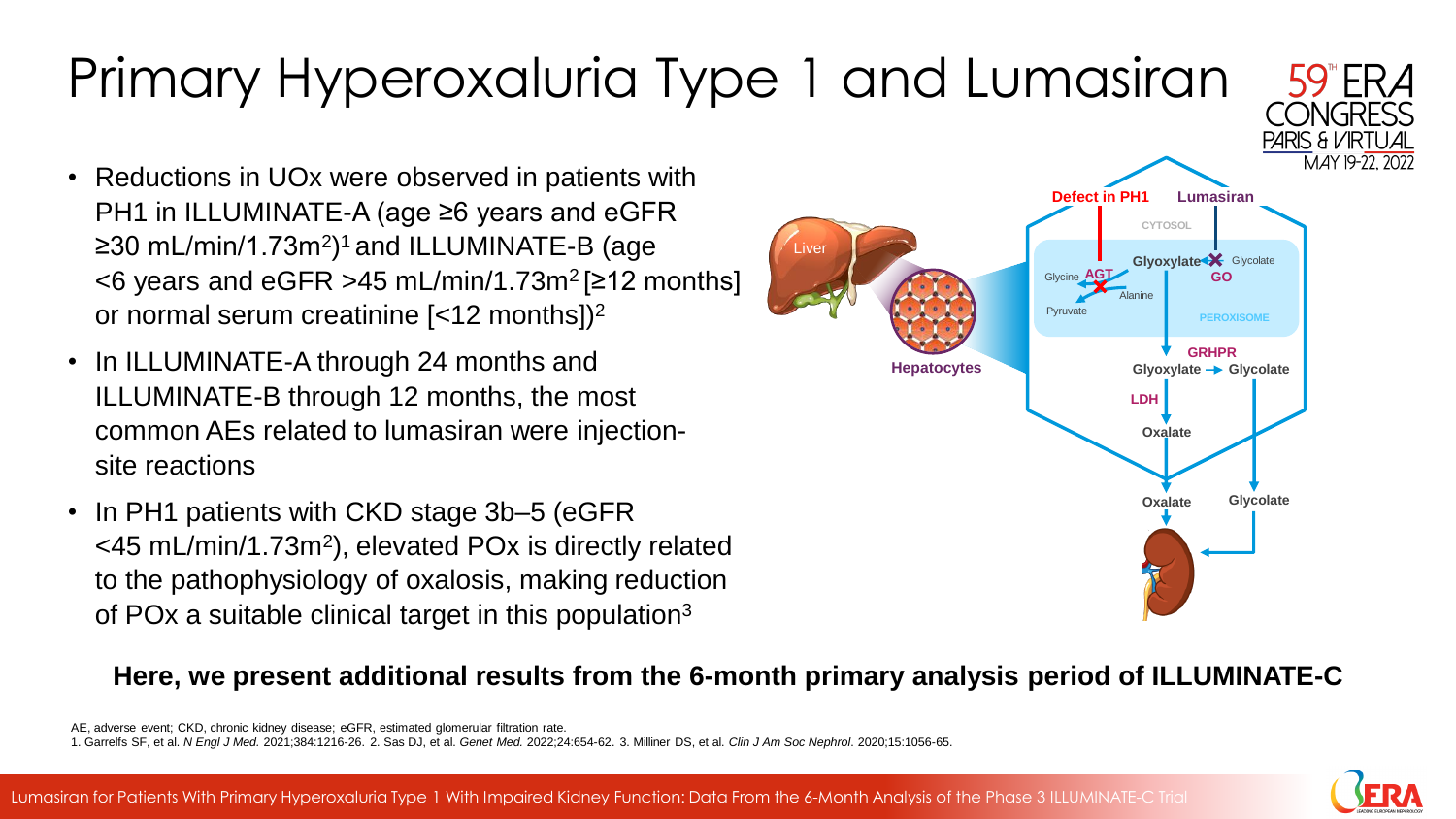# ILLUMINATE-C Study Design





#### EudraCT: 2019-001346-17; ClinicalTrials.gov: NCT04152200.

apatients <10 kg received loading doses of 6.0 mg/kg qM for 3 months and then maintenance doses of 3.0 mg/kg qM; patients ≥10 to <20 kg received loading doses of 6.0 mg/kg qM for 3 months and then maintenance doses of 3.0 patients ≥20 kg received loading doses of 3.0 mg/kg qM for 3 months and then maintenance doses of 3.0 mg/kg q3M. Maintenance dose was started 1 month after the last loading dose. <sup>b</sup>Cohort A patients who experience progre impairment over time and begin to require dialysis therapy will cross over to Cohort B. No patients crossed over in the primary analysis period.

<sup>c</sup>No changes to dialysis regimen (except when medically necessary) or kidney transplantation were permitted during the primary analysis period.

q3M, once every 3 months; qM, once monthly; qM × 3, once monthly for 3 consecutive months.

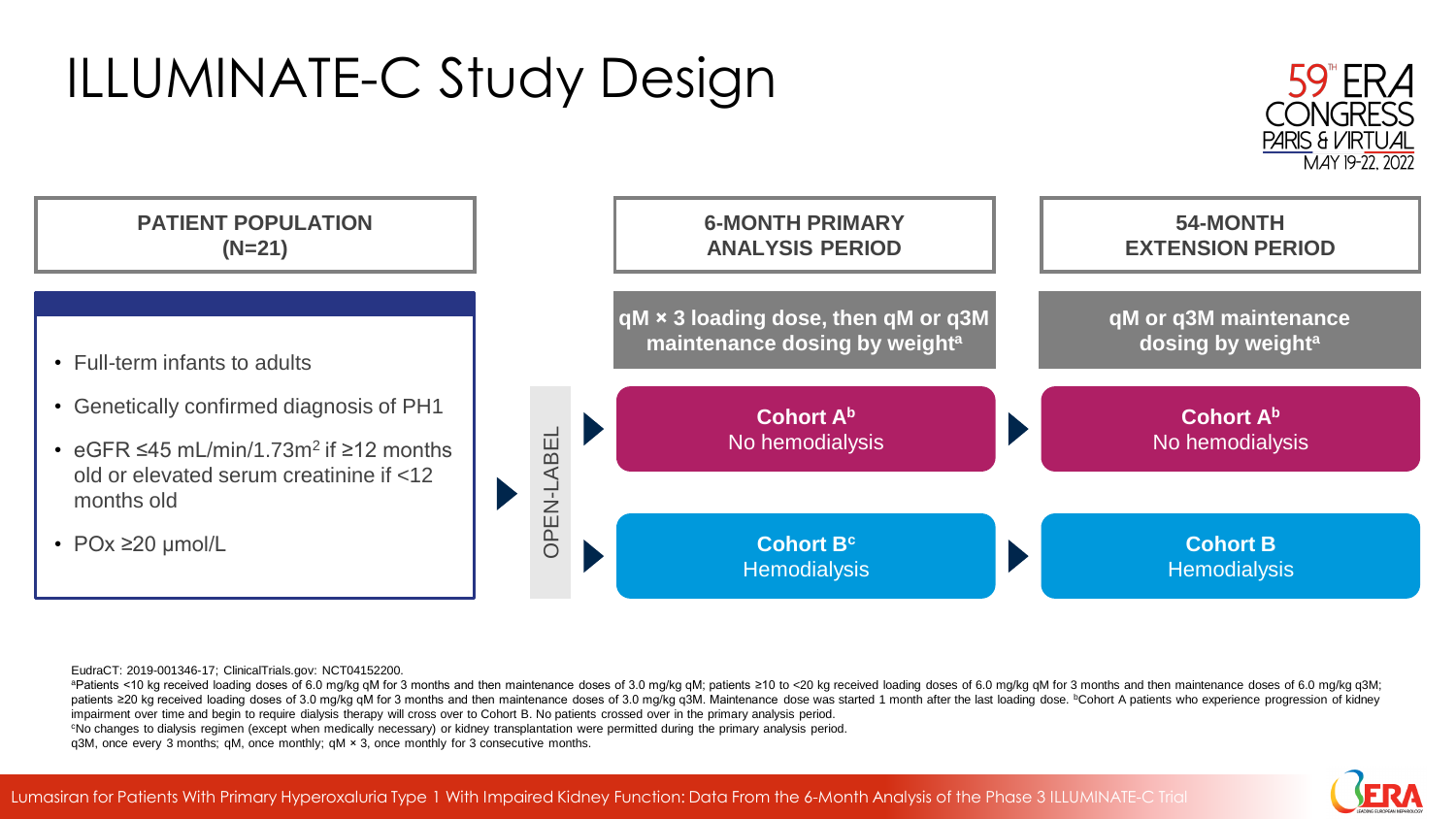## Baseline and Clinical Characteristics

• **21 patients** across 13 sites in 10 countries were enrolled in the study; all completed the 6-month primary analysis period

| <b>Baseline/Clinical Characteristic</b>                                                               | <b>Cohort A</b><br>$(N=6)$      | <b>Cohort B</b><br>$(N=15)$       |                                 |  |
|-------------------------------------------------------------------------------------------------------|---------------------------------|-----------------------------------|---------------------------------|--|
| Age at consent, median (range), years                                                                 | $9(0-40)$                       | $6(1-59)$                         | $8(0-59)$                       |  |
| Female, n (%)                                                                                         | 3(50)                           | 6(40)                             |                                 |  |
| Race, n (%)<br>Asian<br>White<br>Other                                                                | 1(17)<br>4(67)<br>1(17)         | 3(20)<br>12(80)<br>$\overline{0}$ | 4(19)<br>16(76)<br>1 $(5)$      |  |
| POx, median (range) <sup>a</sup> , µmol/L                                                             | 57.94 (22.7-134.0)              | 103.65 (56.3-167.0)               | 100.93 (22.7-167.0)             |  |
| Spot UOx:Cr <sup>b</sup> , median (range), mmol/mmol                                                  | $N=6$<br>$0.332(0.075 - 1.380)$ | $N=2c$<br>$0.535(0.451 - 0.618)$  | $N=8$<br>$0.391(0.075 - 1.380)$ |  |
| 24-hour UOx excretion corrected for BSA <sup>d</sup> ,<br>median (range), mmol/24h/1.73m <sup>2</sup> | $N=5$<br>$2.011(0.56 - 2.47)$   | $N=1c$<br>1.277 (1.28-1.28)       | $N=6$<br>$1.644(0.56 - 2.47)$   |  |
| eGFR <sup>e</sup> , median (range), mL/min/1.73m <sup>2</sup>                                         | $N = 5e$<br>16.541 (8.61-34.09) | Not applicable                    | Not applicable                  |  |
| Number of dialysis therapy sessions per week,<br>median (range)                                       | Not applicable                  | $6(3-7)$<br>Not applicable        |                                 |  |

aULN=12.11 µmol/L for POx, as determined based on data from 75 healthy adults. <sup>b</sup>1 mmol/mmol=0.796 mg/mg. <sup>c</sup>Urinary measures of oxalate were collected in Cohort B for patients who were not anuric and able to supply an ac sample. <sup>d</sup>ULN=0.514 mmol/24h/1.73m<sup>2</sup> for 24-hour UOx corrected for BSA. <sup>e</sup>eGFR was calculated only in patients age ≥12 months. eGFR (mL/min/1.73m<sup>2</sup>) was calculated from serum creatinine based on the Modification of Di Disease formula for patients age ≥18 years and the Schwartz Bedside Formula for patients age 1 to <18 years. BSA, body surface area; UOx:Cr, urinary oxalate:creatinine ratio; ULN, upper limit of normal.



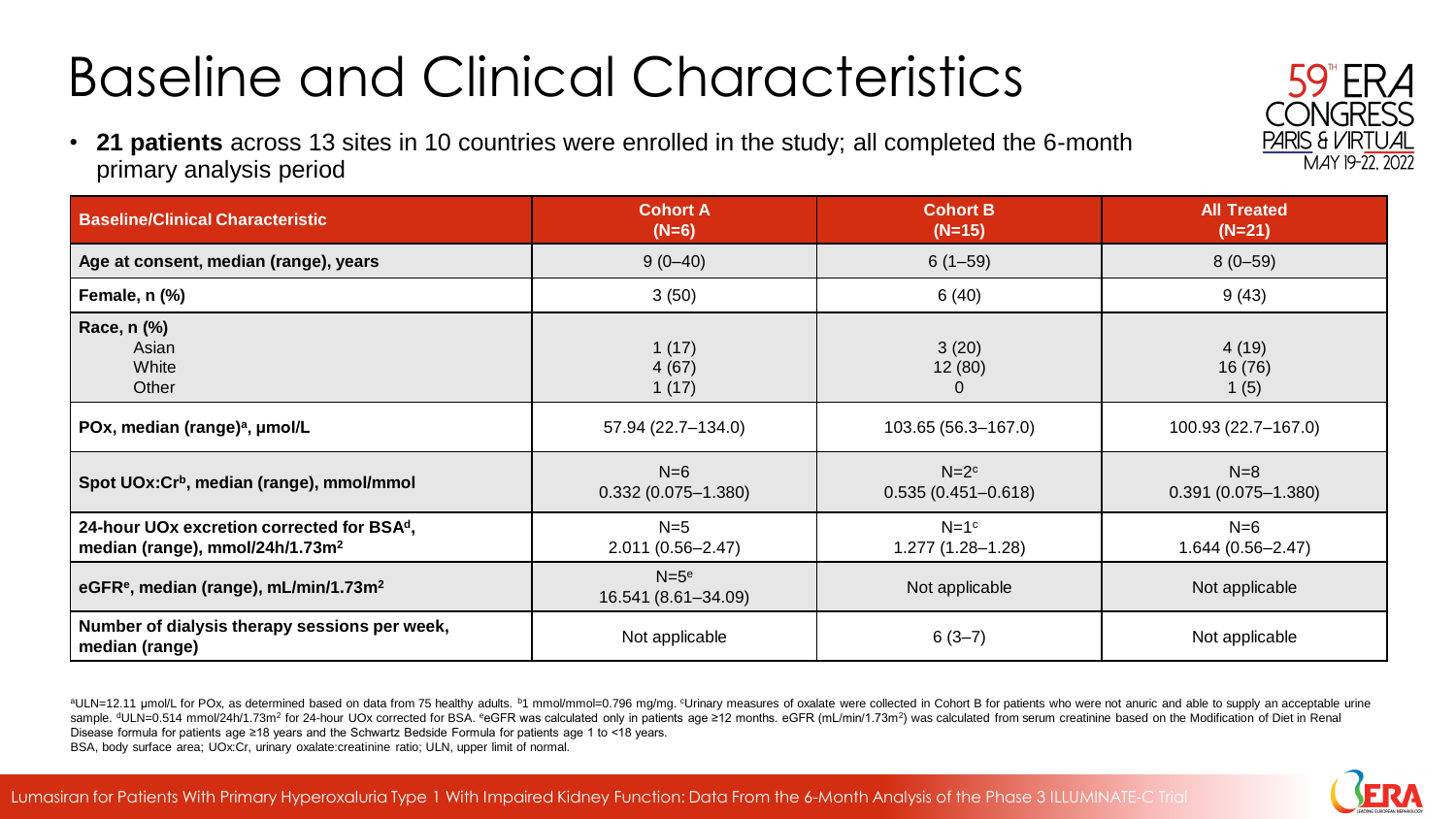## Efficacy: Primary Endpoint





#### **Primary Endpoint: Mean (SEM) Percent Change From Baseline in POx**

aThe primary analysis of percent change from baseline in POx (Cohort A) and predialysis POx (Cohort B) was based on the MMRM model with the estimate calculated as the LS mean of the primary outcome variable averaged across Months 3 to 6. Baseline value was the mean of the last 4 POx level values collected prior to the first dose of lumasiran (predialysis in Cohort B). BL, baseline; M, month; MMRM, mixed model for repeated measures; SEM, standard error of the mean.

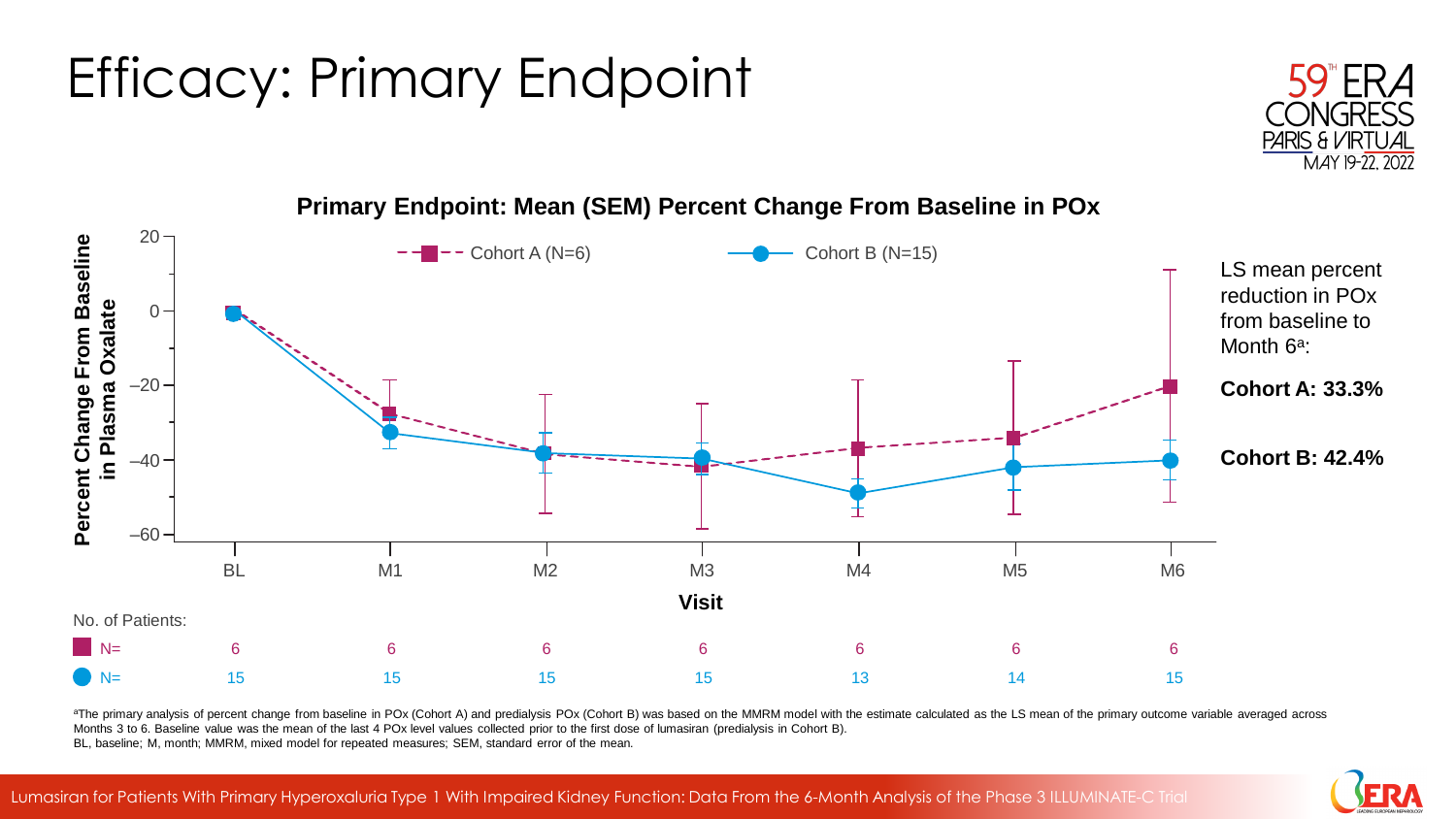## Efficacy: Secondary Endpoint





**Secondary Endpoint: Mean (SEM) Actual POx Values**

Baseline value was the mean of the last 4 POx level values collected prior to the first dose of lumasiran (predialysis in Cohort B). ULN=12.11 µmol/L for POx, as determined based on data from 75 healthy adults.

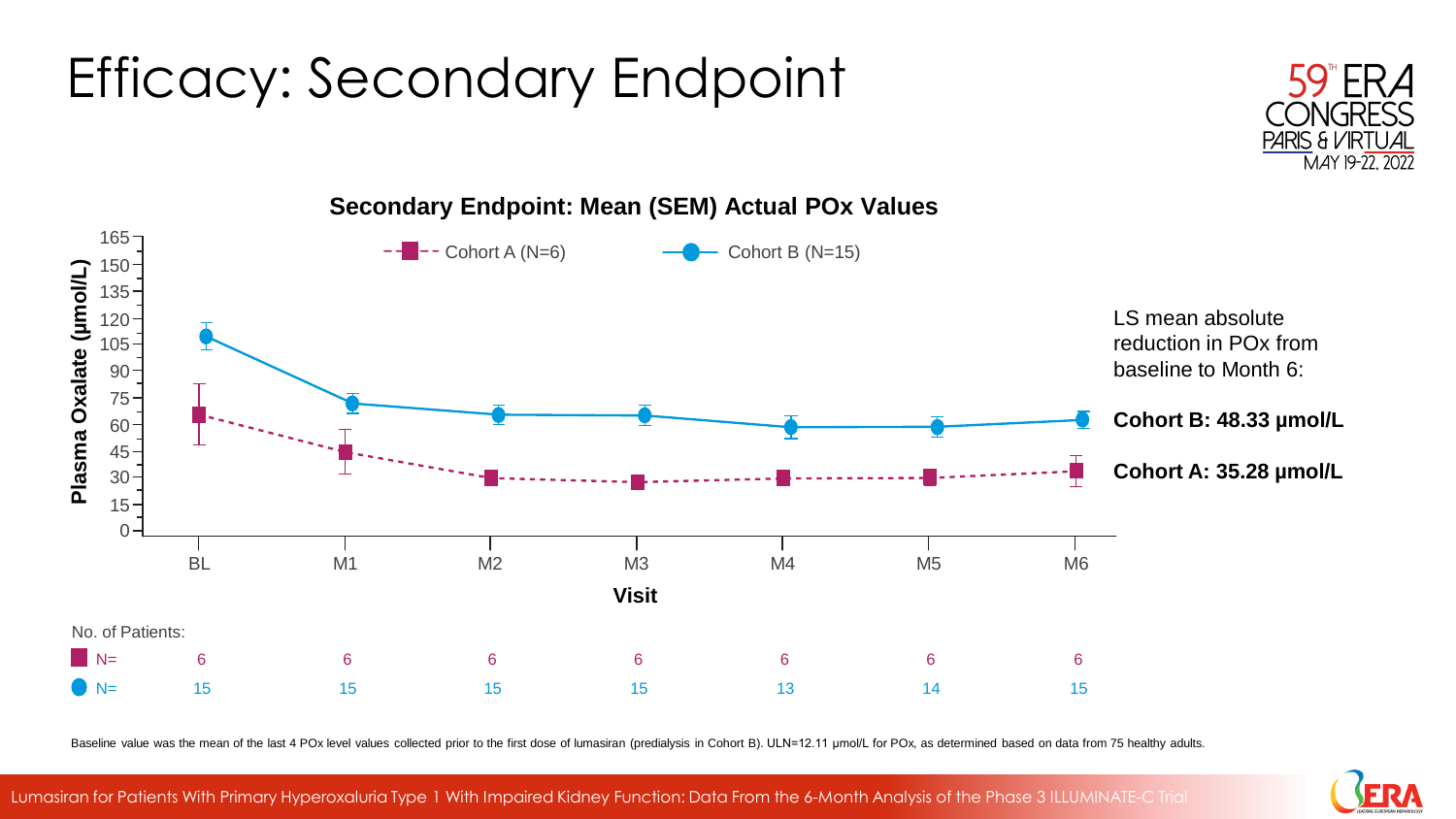# Additional Outcomes During the 6-Month Primary Analysis Period



- Medullary nephrocalcinosis by kidney ultrasound
- Kidney stone event rates
- Burdensome symptoms of PH1



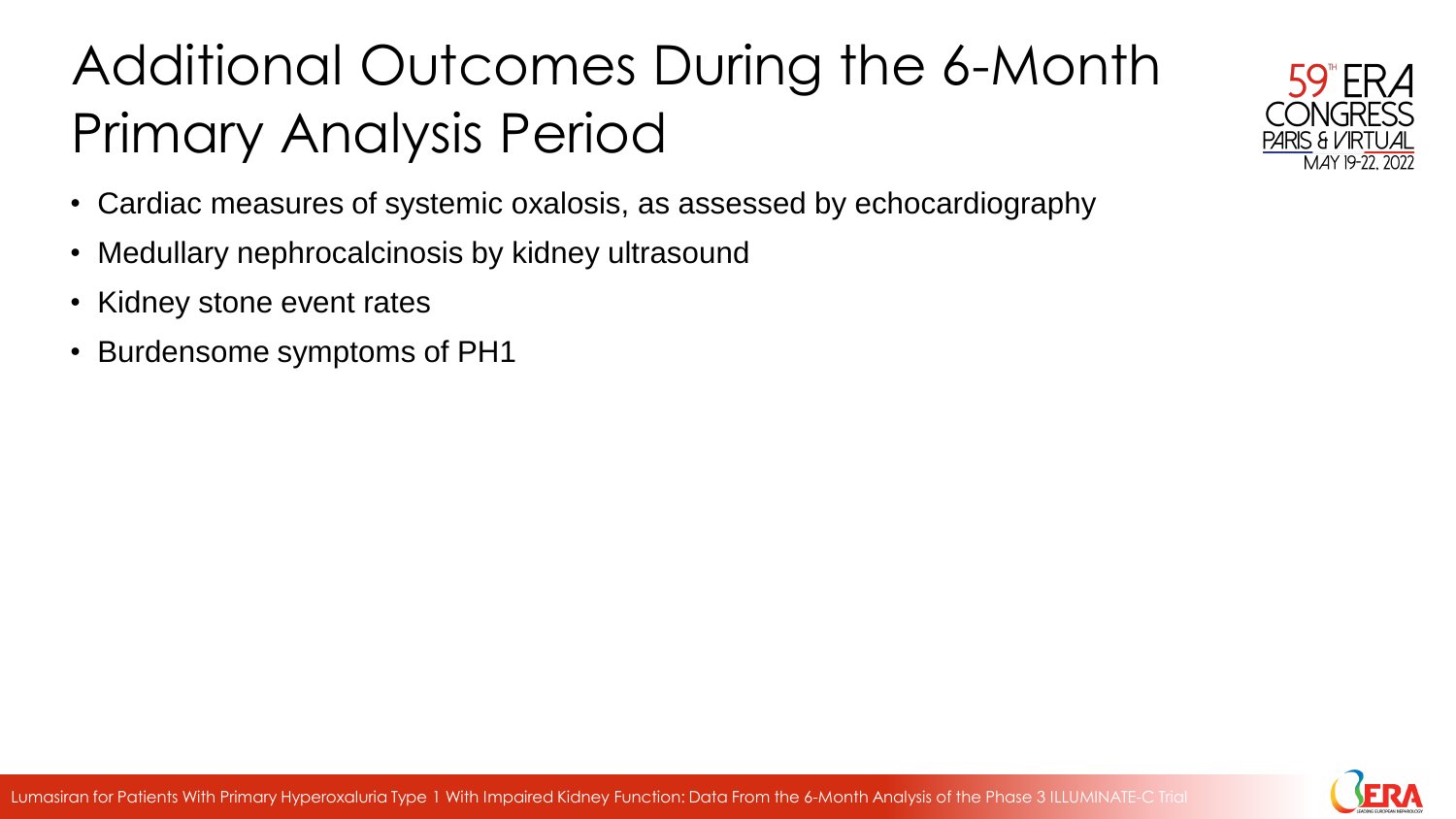# LVEF and GLS With Lumasiran Treatment

- Left ventricular ejection fraction (LVEF) and global longitudinal strain (GLS) were chosen as cardiac measures of systemic oxalosis<sup>a</sup>
- Abnormalities and improvements were predefined

#### **Abnormal LVEF (LVEF <55%)**

- Among patients with abnormal LVEF at baseline, at Month 6, ≥5% improvement was seen in:
	- ‒ Cohort A: 1/1 patient
	- ‒ Cohort B: 2/4 patients

#### **Abnormal GLS (|GLS| <15%)**

- Measure of LV contractility more sensitive than LVEF for predicting outcomes in advanced kidney disease<sup>1</sup>
- Among patients with abnormal GLS at baseline, ≥2% increase from baseline in |GLS| was seen at Month 6 in:
	- ‒ Cohort A: 1/1 patient
	- ‒ Cohort B: 3/3 patients

<sup>a</sup>Diastolic E/e' was also a cardiac measure of systemic oxalosis; no abnormalities were observed for diastolic E/e' at baseline.

E/e', ratio of peak early mitral inflow velocity to early diastolic mitral annular velocity; GLS, global longitudinal strain; LV, left ventricular; LVEF, left ventricular ejection fraction. 1. Krishnasamy R, et al. *PLoS One*. 2015;10:e0127044.



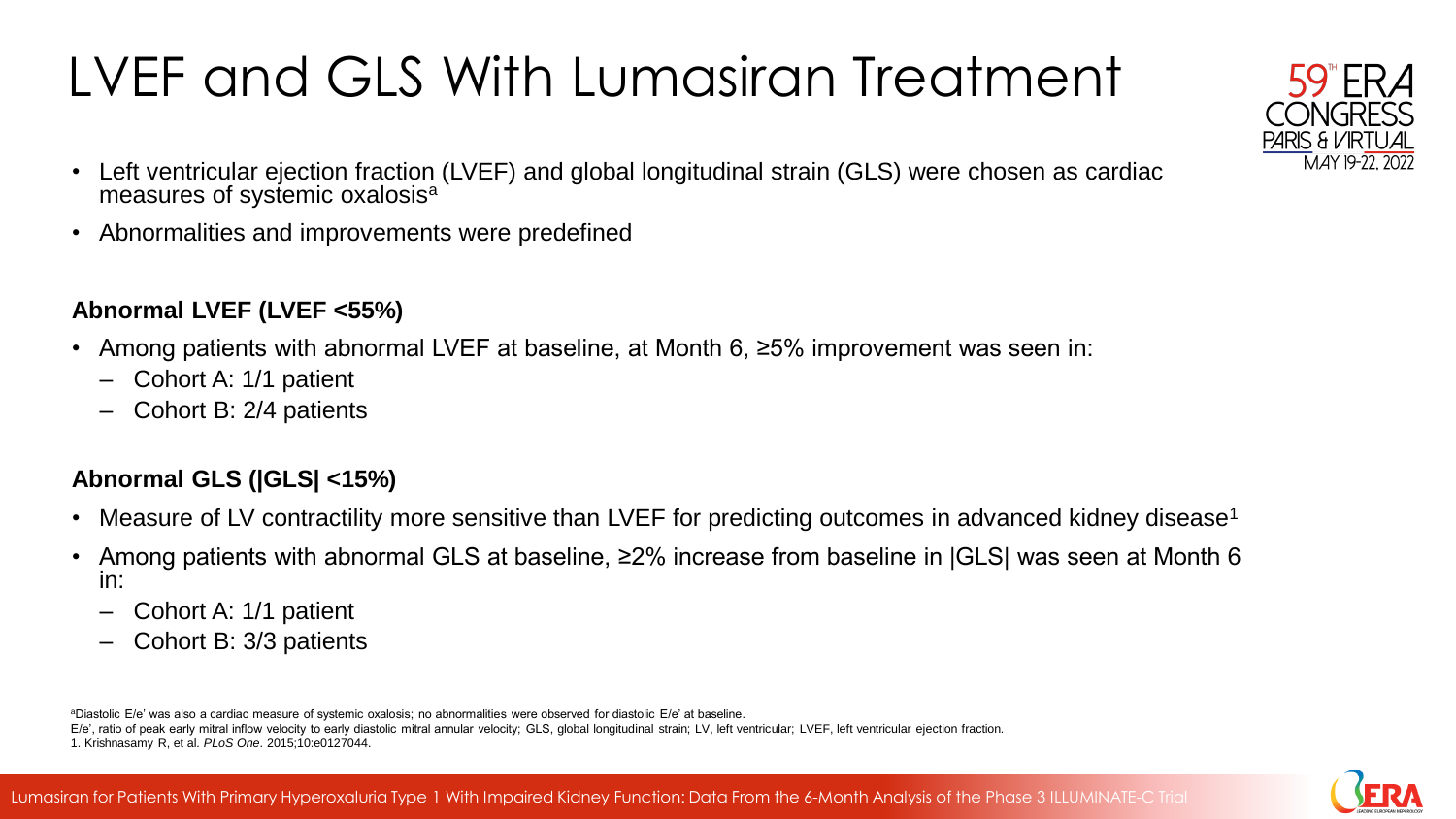

#### Kidney Stone Event Rates



aHistorical group: patient-reported history of kidney stone events; annualized rate was not calculated for patients <6 months old. CI, confidence interval.

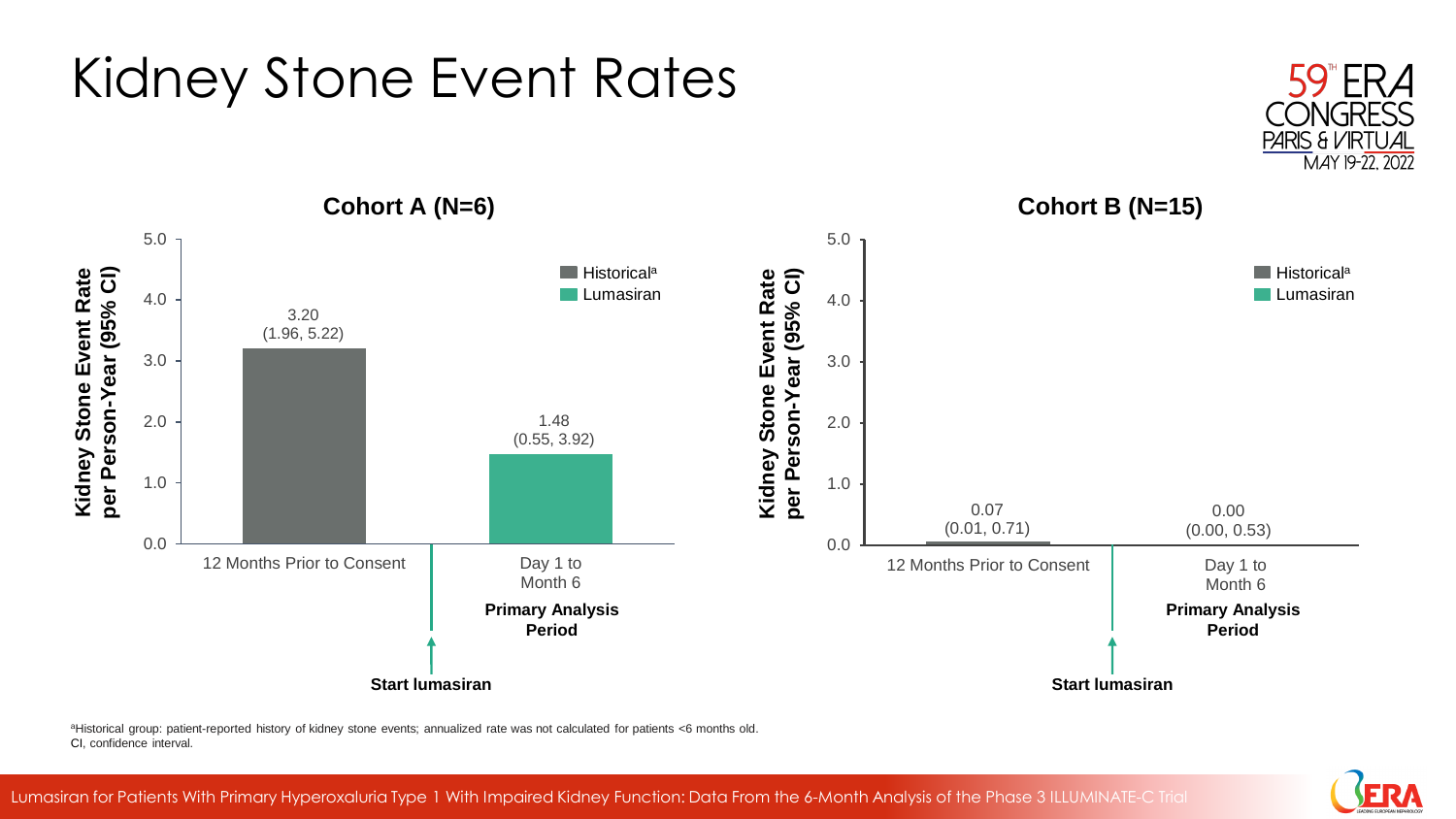## Medullary Nephrocalcinosis by Ultrasonography

#### **Change in Medullary Nephrocalcinosis Grade at Month 6 Among Patients With Medullary Nephrocalcinosis at Baseline<sup>a</sup>**



- In Cohort A, 1 patient did not have medullary nephrocalcinosis at baseline and had bilateral worsening at Month 6
- In Cohort B, 9 patients did not have medullary nephrocalcinosis at baseline; all remained stable at Month 6; 4 patients did not have adequate kidney ultrasounds



PARIS & VIRTUAL MAY 19-22, 2022

<sup>a</sup>Excludes patients lacking medullary nephrocalcinosis at baseline.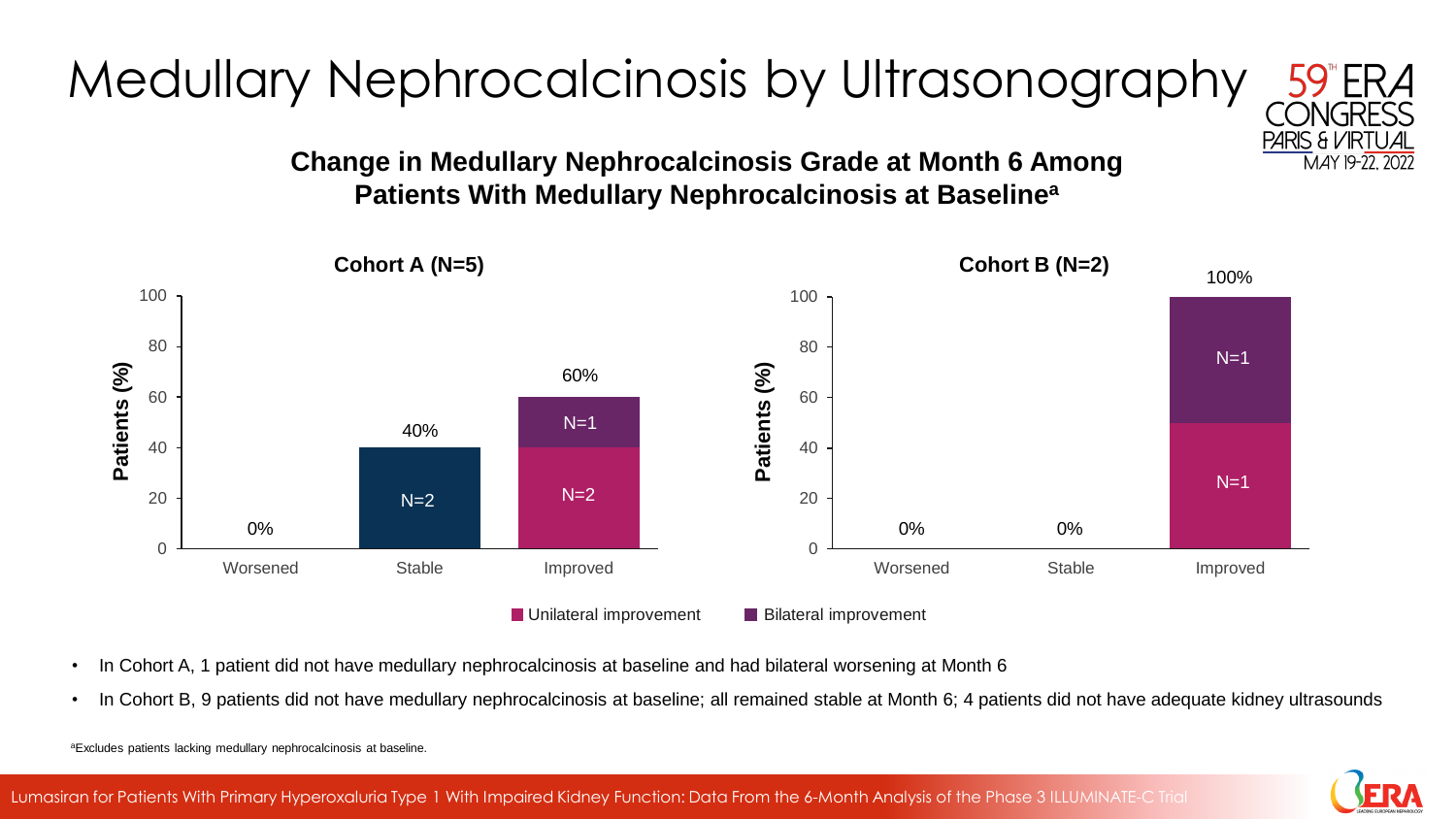## Most Burdensome Symptoms

- The 3 most burdensome symptoms at baseline for each patient were identified by the investigator<sup>a</sup>
- Investigators subsequently noted if each patient's most burdensome symptoms were stable/unchanged, improved, or worsened; no patient was categorized as worsened in this survey<sup>b</sup>

| <b>Most Burdensome Symptom</b><br>at Baseline | <b>Overall</b><br>$(N=21)$ | <b>Cohort A</b><br>$(N=6)$ |                 | <b>Cohort B</b><br>$(N=15)$ |                |                  |                      |
|-----------------------------------------------|----------------------------|----------------------------|-----------------|-----------------------------|----------------|------------------|----------------------|
|                                               | Total<br>N                 | Total<br>N(%)              | Improved<br>N(% | <b>Stable</b><br>N(%)       | Total<br>N(%)  | Improved<br>N(%) | <b>Stable</b><br>N(% |
| <b>Fatigue</b>                                | 12                         | 2(33)                      | 1(50)           | 1(50)                       | 10(67)         | 7(70)            | 3(30)                |
| Nausea/decreased appetite                     | 5                          | 1(17)                      | 1(100)          | $\overline{0}$              | 4(27)          | $\overline{0}$   | 4(100)               |
| <b>Bone pain</b>                              | $\overline{4}$             | 1(17)                      | 1(100)          | $\overline{0}$              | 3(20)          | 2(67)            | 1(33)                |
| <b>Decreased mobility</b>                     | $\overline{4}$             | $\boldsymbol{0}$           | $\overline{0}$  | $\mathbf 0$                 | 4(27)          | 2(50)            | 2(50)                |
| Renal stone associated pain                   | 3                          | 3(50)                      | 2(67)           | 1(33)                       | $\overline{0}$ | $\overline{0}$   | $\overline{0}$       |
| <b>Shortness of breath</b>                    | 3                          | $\overline{0}$             | $\overline{0}$  | $\mathbf 0$                 | 3(20)          | 3(100)           | $\overline{0}$       |
| <b>Daytime somnolence</b>                     |                            | $\overline{0}$             | $\overline{0}$  | $\overline{0}$              | 1 $(7)$        | 1(100)           | $\overline{0}$       |
| Other symptom                                 | 3                          | $\overline{0}$             | $\overline{0}$  | $\overline{0}$              | 3(20)          | $\mathbf 0$      | 3(100)               |

alnvestigators selected up to 3 symptoms from the following: renal stone associated pain, bone pain, decreased mobility, fatigue, shortness of breath, vision loss, skin ulcerations, nausea/decreased appetite, daytime somno and other.

**bAnalysis not prespecified.** 



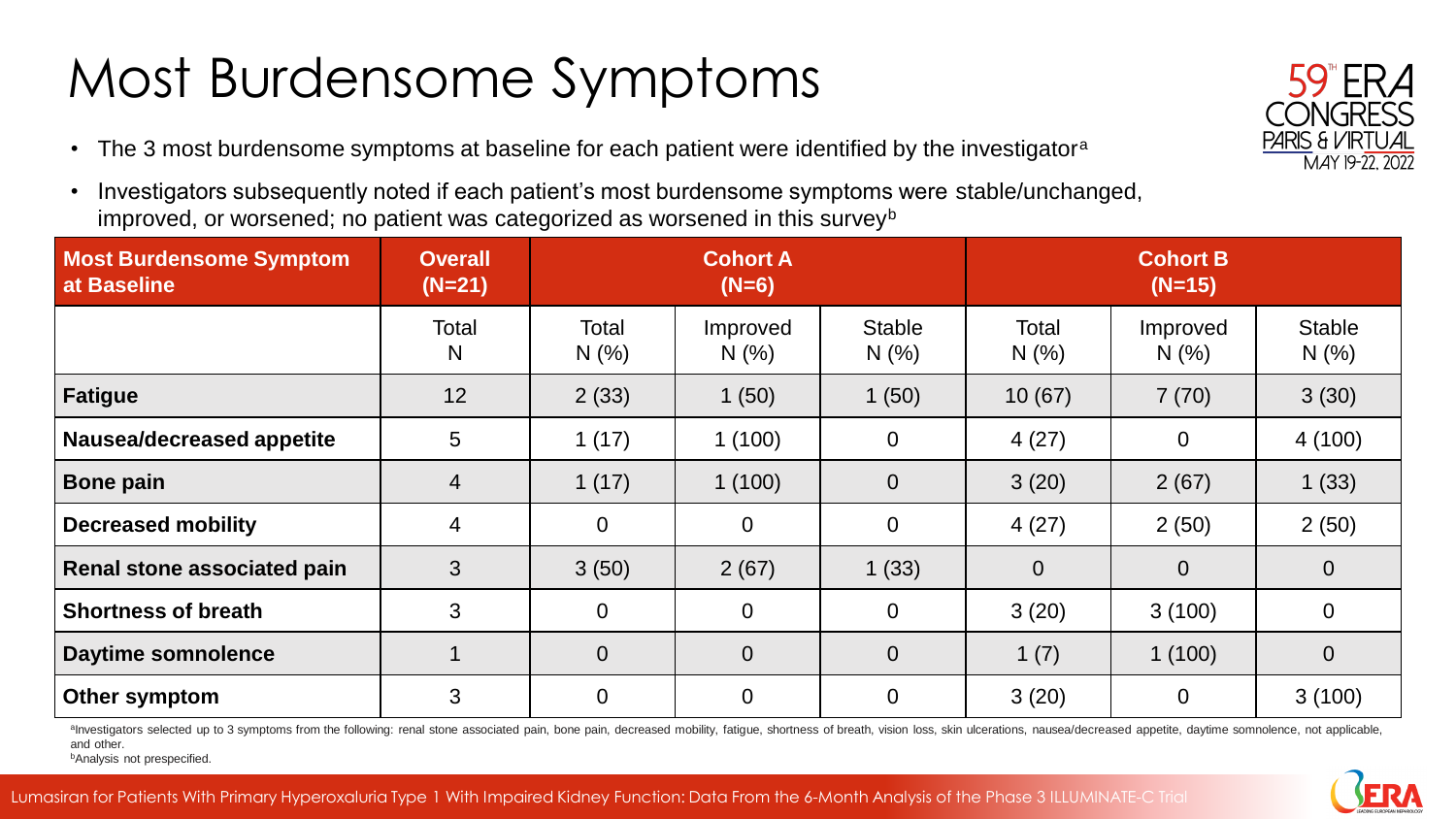### **Safety**

- The majority of AEs were mild or moderate in severity
- There were no serious or severe AEs related to lumasiran and no deaths of patients who received lumasiran
- There were no treatment discontinuations or study withdrawals
- The most frequently reported AEs were pyrexia (29%) and injection-site reactions (24%)
- The most common AE related to lumasiran was injection-site reaction (24% [5/21] of patients)
	- All injection-site reactions were mild and transient, and the most common symptoms included erythema, discoloration, and hematoma
- There were no clinically relevant trends in laboratory measures (including hematology, blood chemistries, liver function tests), vital signs, physical examinations, or electrocardiograms related to lumasiran

|                                                      | <b>Number of Patients (%)</b> |                             |                                |  |  |  |  |
|------------------------------------------------------|-------------------------------|-----------------------------|--------------------------------|--|--|--|--|
| <b>Event</b>                                         | <b>Cohort A</b><br>$(N=6)$    | <b>Cohort B</b><br>$(N=15)$ | <b>All Treated</b><br>$(N=21)$ |  |  |  |  |
| AEs                                                  | 5(83)                         | 12(80)                      | 17(81)                         |  |  |  |  |
| AEs occurring in ≥10% of patients in either cohort   |                               |                             |                                |  |  |  |  |
| Pyrexia                                              | 1(17)                         | 5(33)                       | 6(29)                          |  |  |  |  |
| Injection-site reaction                              | 1(17)                         | 4(27)                       | 5(24)                          |  |  |  |  |
| Device-related infection                             | $\overline{0}$                | 2(13)                       | 2(10)                          |  |  |  |  |
| Diarrhea                                             | $\overline{0}$                | 2(13)                       | 2(10)                          |  |  |  |  |
| AEs leading to discontinuation of study<br>treatment | $\overline{0}$                | $\overline{0}$              | $\overline{0}$                 |  |  |  |  |
| AEs leading to withdrawal from the study             | $\overline{0}$                | $\overline{0}$              | $\overline{0}$                 |  |  |  |  |
| <b>Death</b>                                         | $\overline{0}$                | $\overline{0}$              | $\overline{0}$                 |  |  |  |  |
| <b>Serious AEs</b>                                   | 1(17)                         | 5(33)                       | 6(29)                          |  |  |  |  |
| <b>Severe AEs</b>                                    | 0                             | 3(20)                       | 3(14)                          |  |  |  |  |